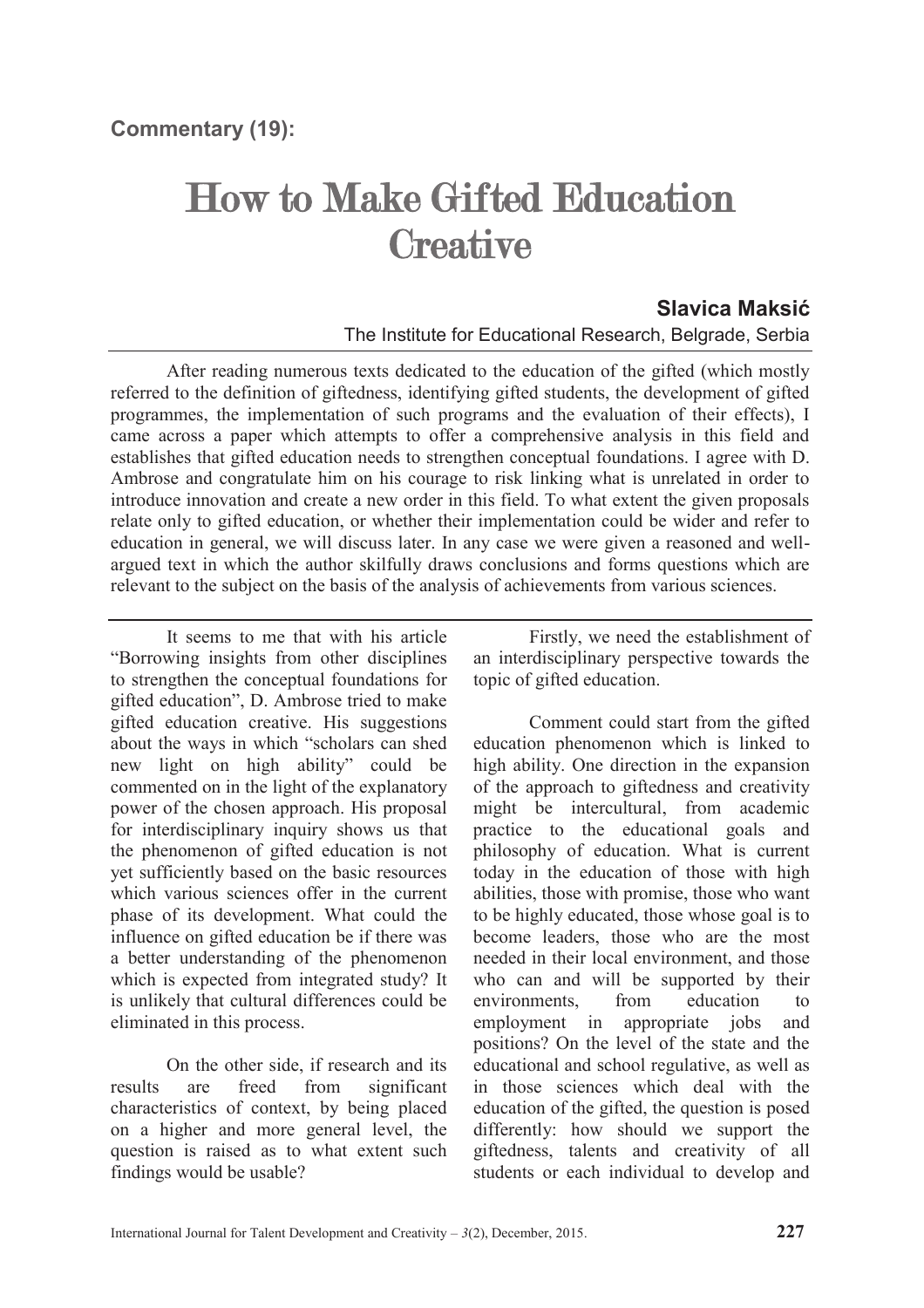express, to the optimal extent, what they are best at, where their strengths lie, and what they can contribute most to the progress of his surrounding and humanity.

The multidisciplinary approach to studying gifted education, which refers to the lowest level of integration, could be compared with multiculturalism in education (Джуришич-Боянович & Максич, 2007). Politicians have given up on social multiculturalism in Europe, admitting its failure, while this idea is still present in school curriculums. Is the destiny of multidisciplinary research, which the current scientific community is aware of, similar? What does the transdisciplinary approach and the highest level of integration offer us in terms of the further development of gifted education? Does advocacy of the transdisciplinary approach and the highest level of integration in the scientific interpretation of gifted education only follow other global processes, such as the creation and domination of transnational businesses and companies? Globalisation is perceived as an essential process which develops independently of the aspirations of individuals, social groups and nations. Is that the case? Are all kinds of talents such that gifted individuals behave like leaders and become leaders?

How can we "guide tomorrow's brightest minds toward productive aspirations"? The most important aspects of gifted education and creativity studies are related to the development of leadership talent and identity formation among the gifted. Whatever we do in school even if we do not have any educational philosophy in mind, even when we claim that we do not rely on any theory or philosophy of education, that standpoint presents a certain philosophy as well. Better quality studies, action research, case studies, or any other attempt at conceived engagement in gifted education and education in general which has its goals, has at its base certain

assumptions about child development and capacities, ways of acting and the achievement of planned goals. The same applies to those who carry out research. I think that we must be satisfied with fragmented concepts of giftedness like the multidimensional concept of culture because of the present level of human knowledge. For naw!

D. Ambrose adheres to the position that the concepts and definitions of giftedness are essential as a methodological frame to confine the field which is being observed in order to gain meaningful and relevant data in the implemented research. However, that does not mean that the researched phenomenon and its relations can be reduced only to what the choice and decision of the researcher were, nor does it mean that 'random', accidental or any other insights the researcher came to, regardless of whether they are presented as claims (that something is) or negations (that something is not) are unimportant. The use of metaphor as an exploratory tool and thematic integrator for interdisciplinary work is the idea which I like most. It seems to me that this is the most promising way because it offers a bridge between what is known and what is not known as well as between those who do know something and those who do not. Great writers have convinced us of the power and strength of metaphor and scientists are yet to use it. The integrative approach includes the innovation which metaphor can bring.

I am familiar with the idea about the domination of the American perspective in gifted education in the world, or at least in the literature which is accessible in the English language. Why the gifted are educated pursuant to this model can easily be explained by the continuum of the USA's global influence, from the story of the American dream which every committed individual can achieve, to the fact about the American state as a policeman who shapes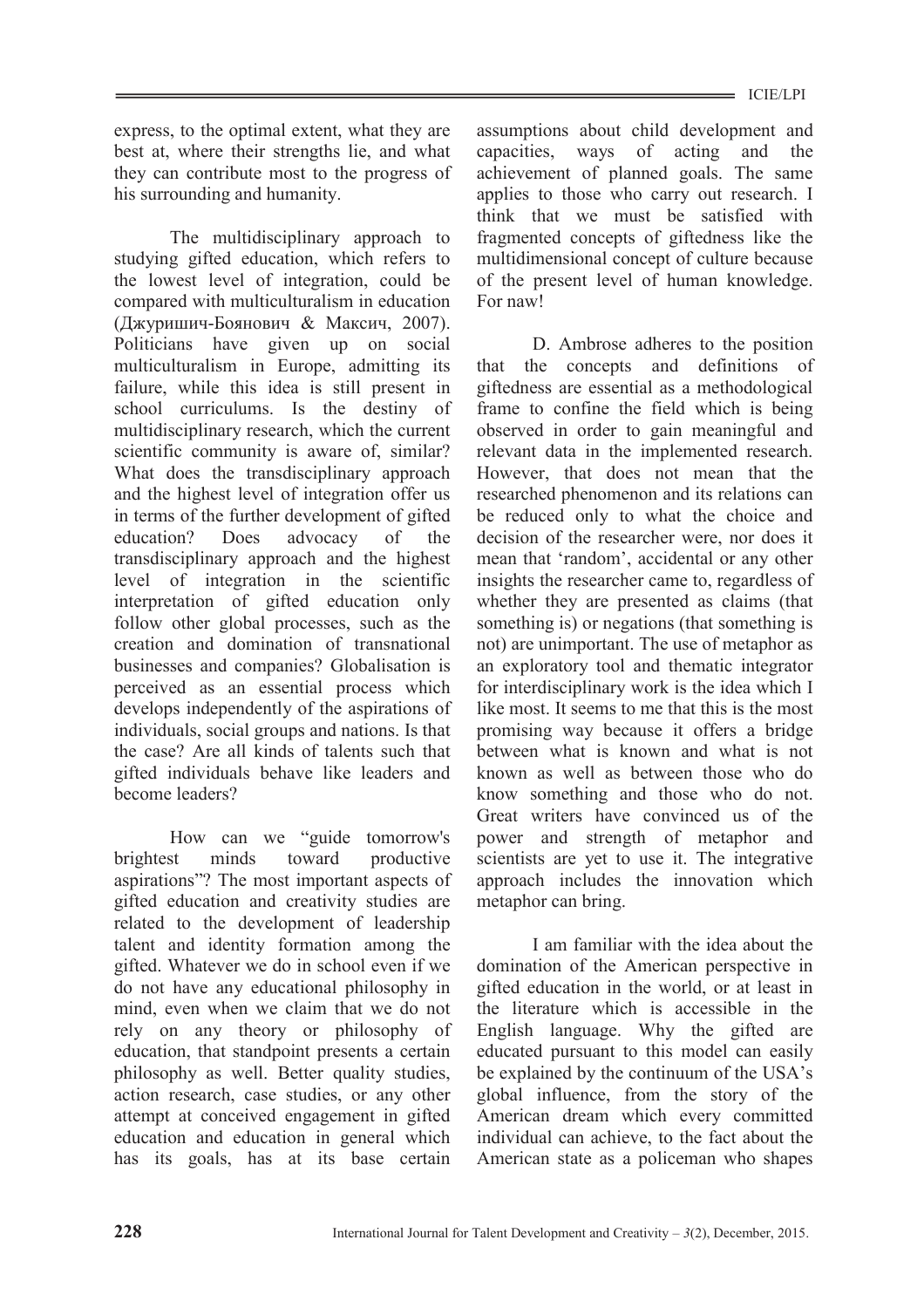the world according to his interests and controls it in the aim of protecting his interests. In order to exit from the magic circle of the true values of one side regardless of how universal they are - we should observe the issue from various sides, and in this regard D. Ambrose is indeed right. Various points of view already exist. What is needed is readiness to take them into consideration. The results of international research present possible sources for various perspectives. For instance, on the basis of the World Values Study (WVS) a cultural map of the world was constructed in which many differences between certain states and entities become clearer (Inglehart, & Baker, 2000; Inglehart & Welzel, 2005).

Support for imagination in childhood could be considered not only as a desirable precondition for the development of creative orientation and creative behaviour in adulthood, but also as the driving force behind further social development. The analysis of the data on valuing child imagination collected in the World Values Survey showed that the wealthiest European societies and social groups tend to value child imagination more highly (Maksić & Pavlović, 2013).

The most important variables for the status of child imagination at the aggregate level were cultural-historical heritage and the influence of social patterns defined by the dominant religion. Data about valuing child imagination among the citizens of Serbia, France, Germany and Great Britain indicated a low level of support for imagination in comparison with other educational goals, but the social elites of those countries evaluated imagination significantly more than other categories of citizens. The social elite in Serbia had small chances of supporting child imagination and creativity, in contrast to the other three aforementioned countries, because it was not actively included in the political life nor was it of interest to politics (Maksić & Pavlović, 2009).

D. Ambrose stresses the importance of ethics in gifted education. Is high intelligence ethical or are such abilities beyond ethics, which the previous history of humankind has convinced us many times? Ethics is a matter of norms and personal development, and gifted education, just like any form of education, is only one of the factors which shape personal ethics. Is the subject of ethics in gifted education real on the global level because it occurs within the same culture in which a given leader – if that is his responsibility alone - can make an unethical choice, or vice versa? Can an ethical leader resist contextual evil which, as the result of a certain set of circumstances, occurs at a given moment? Is something evil from the point of view of one, both or several opposing sides? As an example we can cite the bombing of Serbia (1999) in the name of a higher cause: to prevent human catastrophe. Who was ethical, or whose leaders where ethical in this case? Between ethics and politics, it is well known who wins. How can politics become gifted and creative in achieving the progress of people and nations?

The position that there is a risk of the cognitive elite exerting influence on others on the basis of unearned merit deserves attention too. I am not sure whether it is possible to recognize such a situation when it occurs or just before it occurs, therefore something remedial or preventive could be undertaken. The only thing we can be sure of is that such things do happen. If the surrounding opposition is aware that weak minds have been put in positions of power, there is no force which could make that public (except perhaps the media) and change the situation (the idea of big brother, who sees, knows and can do everything is implied). The idea of big brother is exceptionally dangerous, even if he is the most clever and ethical of all people in the world! The problem of societies in transition is more severe, because their social elites are socially ineffective (Maksić & Pavlović, 2012). On the basis of the WVS findings it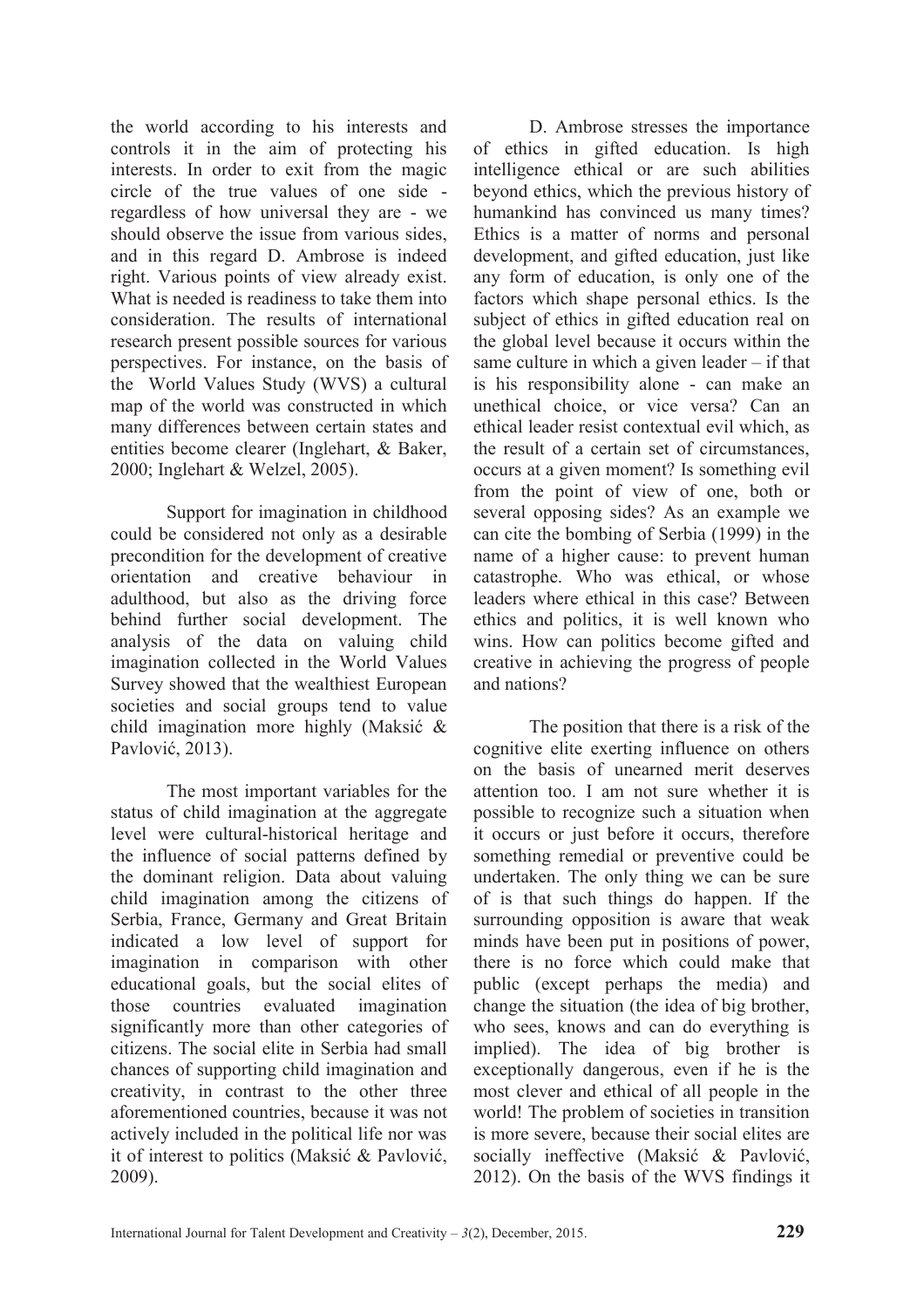was concluded that the social elite in transitional Serbia was not interested in those aspects of work which would facilitate leadership, self-actualisation and creativity which caused doubt regarding its authenticity and power to carry out its social role.

The most valuable part of D. Ambrose's paper are recommendations for the expansion and strengthening of interdisciplinary work in gifted education, not a very popular idea among scientists and researchers who are aware of the limitations of their work, and very necessary to the teachers and education practice to which it refers. Finding the right ratio in what is recommended represents the distinctive characteristic of creative individuals which is also recognised in the article. Not only could we "clarify and strengthen the conceptual foundations for gifted education by going beyond psychology and education to explore theory and research in other disciplines", but such a task is essential for the further development of this field. There are numerous anecdotes about how some

elite and influential creators had bad experiences in school, and research shows that there are creative children among school underachievers and failures even from elementary school (Maksić, 2010).

In sum, it is obvious that educational support for the development of students' individual capacities, talents and creativity demands continuous changes in education around world. Does gifted education add up solely to the cognitive aspect if the significance of the complexity theory of intelligence is emphasised? Individual development and education are two general subjects with which social sciences deal; therefore gifted education has, by its nature, the need for an interdisciplinary approach. The use of complexity theory is a good idea, but one on a very conceptual level, while the use of cognitive science is already present in research into giftedness and gifted education. The advantages which are ascribed to interdisciplinary research could be linked to any problem in education and not only to gifted education.

The offered text which proposes a new approach to the problem of the conceptual foundations for gifted education could become a seminal paper, as was Sternberg's (1985) article about implicit theories of intelligence, creativity, and wisdom. We met many controversies in the interpretation of human capacities, with which the author deals in his work. I share D. Ambrose's belief that what is known about high ability in the frame of various scientific disciplines can be of use to researchers and theoreticians in the field of gifted education and creative studies. I would like to accentuate one more impression about the quality of the text and its messages to scientists and practitioners for insightful and meaningful collaboration on the issue. The article is written in fresh language which has a scientific base, but is also journalistically attractive. We can take it as the first step in fruitful interchange.